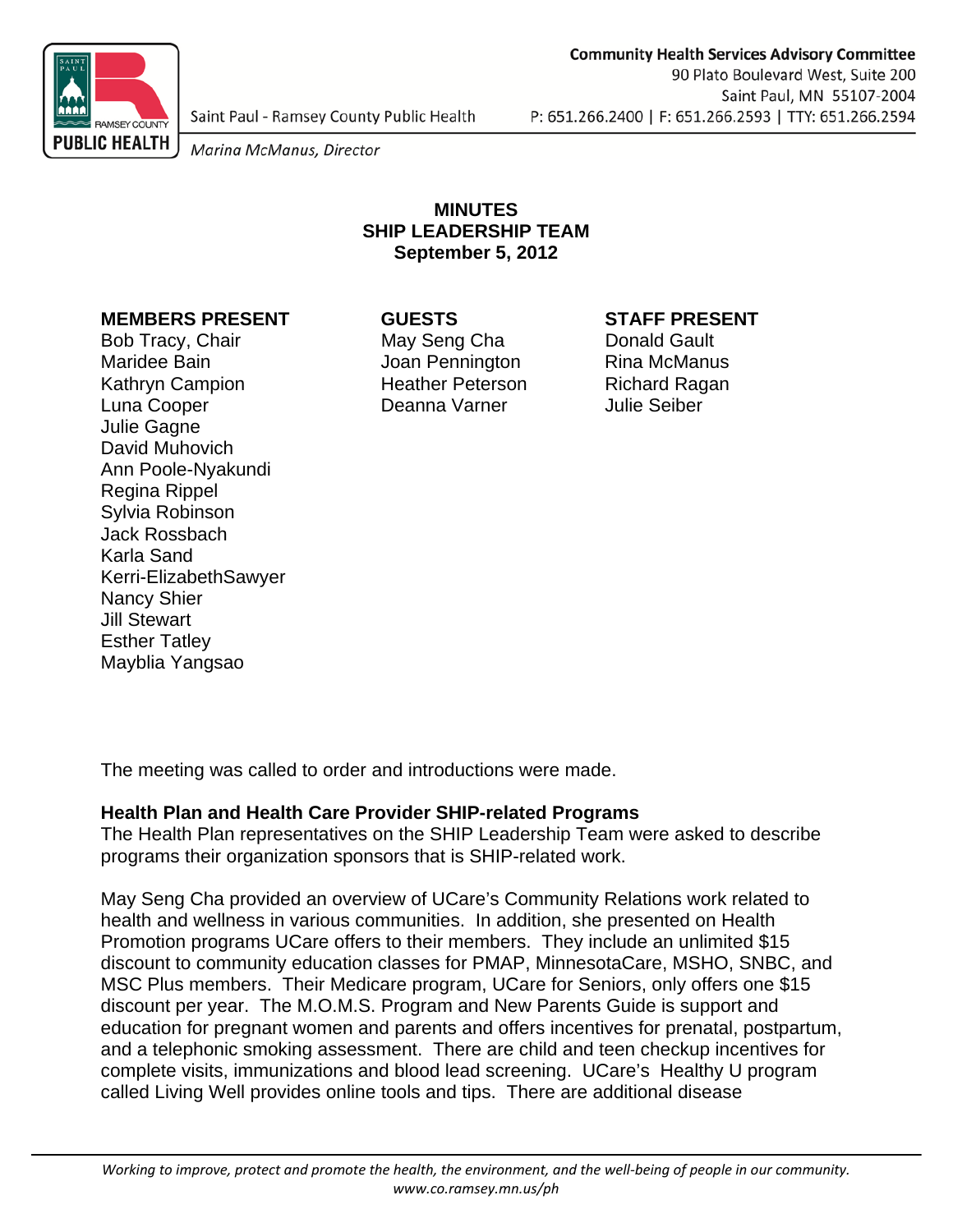management programs for eligible members. UCare's fitness benefits includes: Weight Watchers online discount, the Ready, Get, Fit! Kit for MinnesotaCare members, a Strong and Stable kit for MSHO and MSC Plus members, and free YMCA memberships for MSHO and UCare Connect (our SNBC program) members. This past summer there were camps for children living with diabetes or asthma. UCare has developed portions plates and a portion ladle that is available at no charge for public health entities to use as educational tools. In addition, UCare hosts a Stretch and Stroll event at the Minnesota State Fair, sponsored a cooking-based nutrition program called Cooking Matters Minnesota, Hmong and Latino Way to Health, and the Ramsey County CHS program Assertive Community Treatment (ACT) that helps clients achieve reductions in obesity.

Deanna Varner of HealthPartners spoke about HealthPartners activities:

- HealthPartners yumPower School Challenge:
	- http://www.healthpartners.com/ucm/groups/public/@hp/@public/documents/docum ents/cntrb\_033606.pdf The four-week pilot program was designed to encourage elementary school students and teachers to increase consumption of fruits and vegetables by tracking intake. 32 schools participated including 10 in Saint Paul area. The key findings included: The average number of F&V eaten on a daily basis by students increased by 1/3 of a serving (sixteen extra tons of fruits and vegetable were consumed). Overall, the school challenge increased the amount of fruits and vegetables eaten by students over 4 weeks by 11%; rate of engagement in tracking fruits and vegetables was very high among the students at 76%; 93% of teachers and staff said they would recommend the HealthPartners yumPower School Challenge to other schools.
- Garden-in-a-box: HealthPartners collaborated with Minnesota State Horticultural Society to expand the program MSHS started in 2008. The goal is to support low – income households in growing their own vegetables. 150 local families received complementary materials, seeds and education to get started.
- Jump Jam: HealthPartners collaborated with the City of Saint Paul and the YWCA. Nearly 300 kids practiced for six weeks at 5 community centers. The program was designed to increase activity and provide supportive summer programming for youth.
- yumPower.com: This website provides many resources including restaurant guides and cooking classes to learn all the tips you need to eat better. A new kids section will be launched next month!

Heather Peterson, representing Allina Health, stated they are health care providers (not a health plan) with 11 hospitals and over 90 clinics around the region, and they are working to provide community wellness and prevention programs in support of community health improvement. One program is called the Neighborhood Health Connection where they provide toolkits to help neighbors and community groups build relationships around improved nutrition, active living and stress management to achieve better health for all. This spring there were over 500 applications for grants for walking clubs, community gardens, neighborhood yoga, cooking clubs, etc., and the first round of projects and activities will come to a close September 30. Allina Health has also, for several years, been providing Power by the Hour, a free nutrition and physical activity curriculum for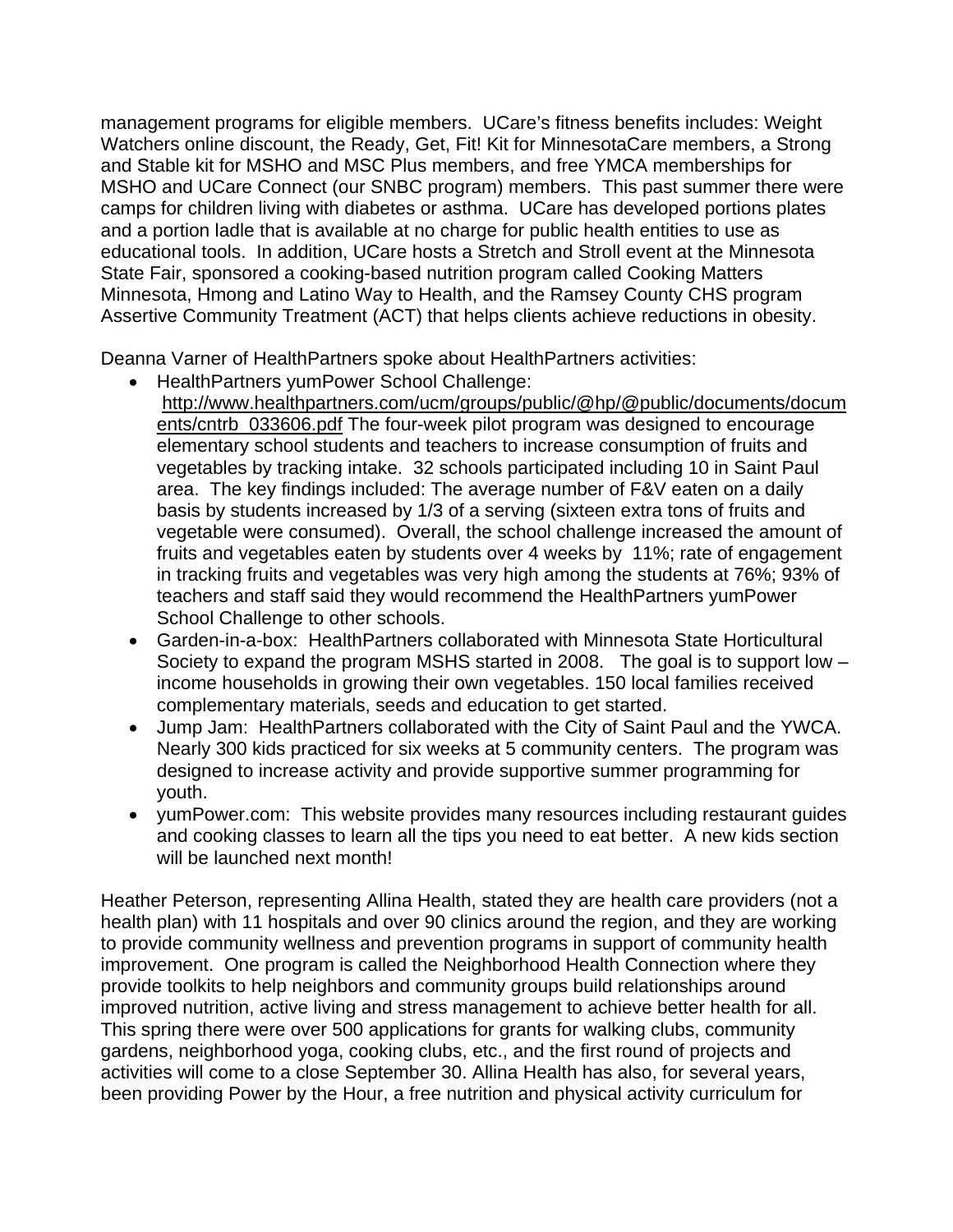children and families, to 160 schools representing over 10,000 school children. Also, Allina Health is launching School Health Connection in September, including \$10,000 grants to ten schools around the metro area -- \$9,000 to be used for anything ranging from healthy school lunch enhancements to exercise areas and playground equipment, and \$1,000 for students to use how they choose for health and wellness programs. Other components of School Health Connection include a Family Fitness Fair for each grant school, access to physician consultations, and health and wellness in-service opportunities for teachers. In 2012, Allina is also partnering again with Free Bikes 4 Kidz. Together they hope to collect, repair and provide 5,000 bikes to underserved children. Through charitable contributions, Allina Health is partnering with a variety of East Metro nonprofit health and human service providers, including the St. Paul Area Council of Churches, youth programs, community centers, community gardens and other community partners who support healthy, active, living in our communities.

Ann Poole, a new member of the CHSAC spoke about the work of the HealthEast Foundation. HealthEast is focusing on diabetes education. The organization has faithbased roots and is working with churches through the parish nurse program. Ann described the challenges of communicating between the health care world and the world of public health. She spoke about the population health component of health care reform. She believes that SHIP initiatives can definitely improve population health. She posed the question - How is population health related to health care? They both have the same goal(s) but use different strategies and have different languages/terms.

Mary Yackley presented SHIP-related work in the St. Paul Schools. The SHIP Wellness program is being implemented in many ways in St. Paul Schools. Twenty schools on the East Side are working with Wellness Coaches on their school's action plan for the 2012-13 school year. Three secondary schools on the East Side are hosting fitness events in spring 2013 and inviting the schools in their attendance areas. Twelve additional city-wide schools are using SHIP funds to implement their action plans. Communications around wellness are provided to all schools on a monthly topic. Posters and messages that can be included in newsletters and daily announcements are available to staff.

A task force has been established to update the District Wellness Policy that was last revised in 2008. SHIP funding supports a facilitator for the Wellness Policy task force. This task force will have a draft ready for input from stakeholders this fall. Site Wellness Champions will provide feedback first on September 20th.

Saint Paul Public Schools partners with health care provider organizations in a variety of ways. Examples include:

- AllinaHealth supported the language translation of many health forms for students and parents into the Karen language
- AllinaHealth sponsors CPR training for 30 school nurses annually
- UCare pays for school nurses to do asthma prevention and ED follow-up visits during the school day to students on their health plan with asthma
- Health Partners provides yumPower School Challenge to 10 elementary schools including a Radio Disney assembly and 1 month of fruit and veggie tracking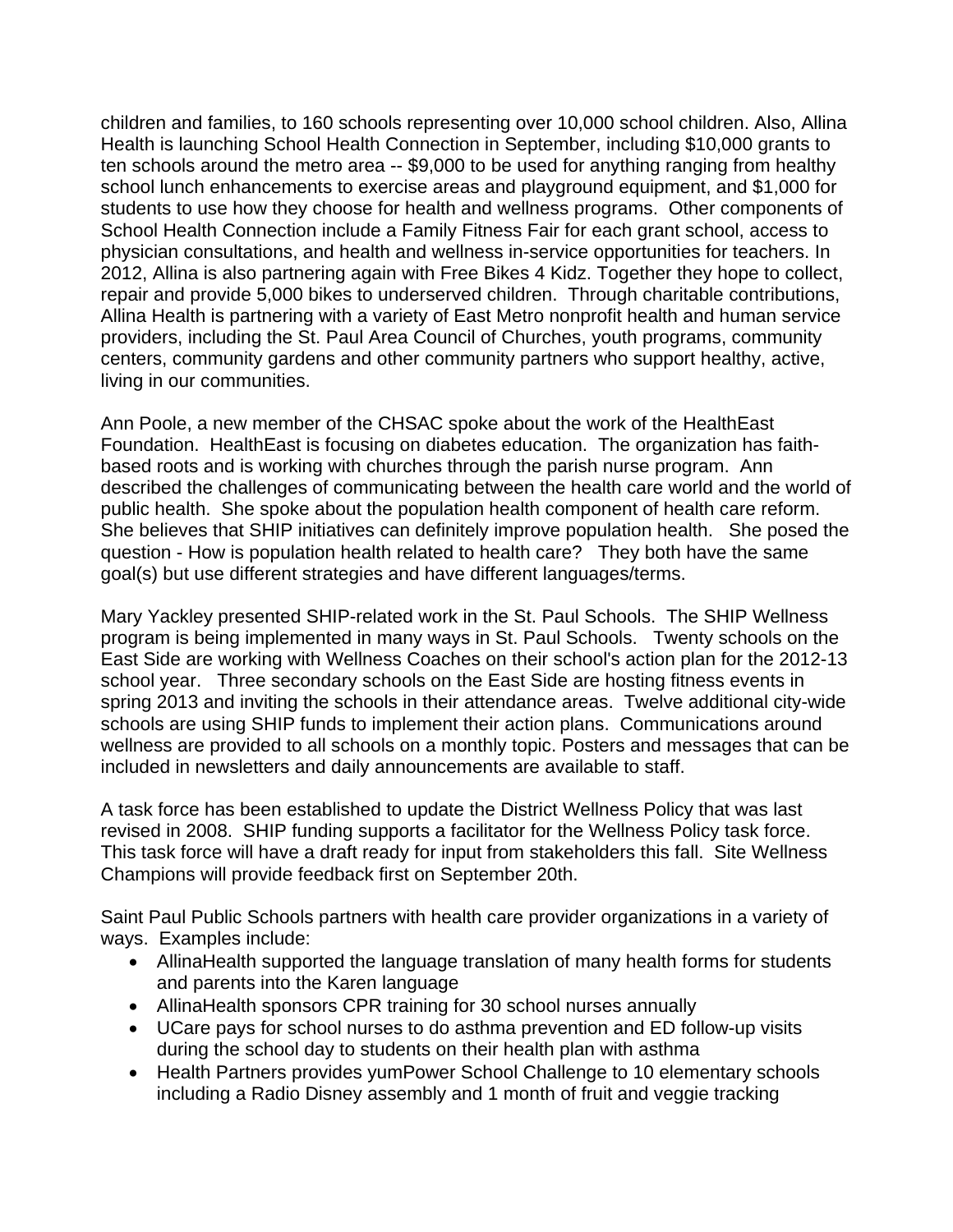• Health Partners trains health assistants in CPR and first aid

Student Health and Wellness continues to implement the Chronic Disease Management model for students with asthma, diabetes, ADHD, hearing loss. The Affordable Care Act offers interesting ideas for school-based health care. Saint Paul Public Schools continues to look for opportunities to partner with providers and parents to decrease the barriers of chronic disease on school success.

## **Staff Overview of the Ramsey County SHIP Program**

Julie Seiber provided a summary/overview of the Statewide Health Improvement Program in Ramsey County. She and Donald encouraged everyone to check out the revised web page.

Four Saint Paul Farmers' Market locations throughout Ramsey County now accept EBT cards for Supplemental Nutrition Assistance Program (SNAP) food support users. Locations include the Capitol Grounds, Aldrich Arena, Downtown St. Paul and West St. Paul markets. All four markets offer the Market Bucks program, sponsored by Blue Cross Blue Shield, which gives each SNAP user an extra \$5 to spend at the market on each day they use their EBT card.

The Saint Paul - Ramsey County Food and Nutrition Commission presented its report to the Saint Paul City Council in May and to the Ramsey County Board of Commissioners on June 5, 2012. The report was also given to the staff of Senator Al Franken when they requested input concerning the U.S. Food and Agriculture Bill. The Commission crafted and presented a statement to the Saint Paul Planning Commission on zoning for urban agriculture. The Commission is now working on implementation of the recommendations of the report.

The Ramsey County Healthy Meals Coalition, a coalition of free meal programs in Ramsey County, is utilizing a baseline assessment report completed in October 2011 to inform its current work. SHIP is providing mini-grants to qualified member organizations to build capacity and serve healthier meals through new equipment, staff training and/or nutritional analysis software.

A variety of initiatives centered on healthy living is taking place in Saint Paul Public Housing Authority residences. Fields to Families is a weekly farmers' market at the Hamline and Mt. Airy Hi-Rise buildings. The markets bring easy access to healthy, low cost fresh produce for seniors and disabled adults. The residents at Ravoux and Hamline Hi-Rises and the McDonough family site are installing and improving gardens. New vending options are being stocked at the Ravoux Hi-Rise, based on a taste test and resident vote. Active living initiatives include Nice Ride group rides with helmets and a one-year membership given to participants, a bike rodeo with stations for participants to learn about riding on streets, proper helmet fitting and bike safety. An Allina grant supports active living programs not covered by SHIP. A Freedom from Smoking Training at the American Lung Association was presented to learn how to lead smoking cessation groups.